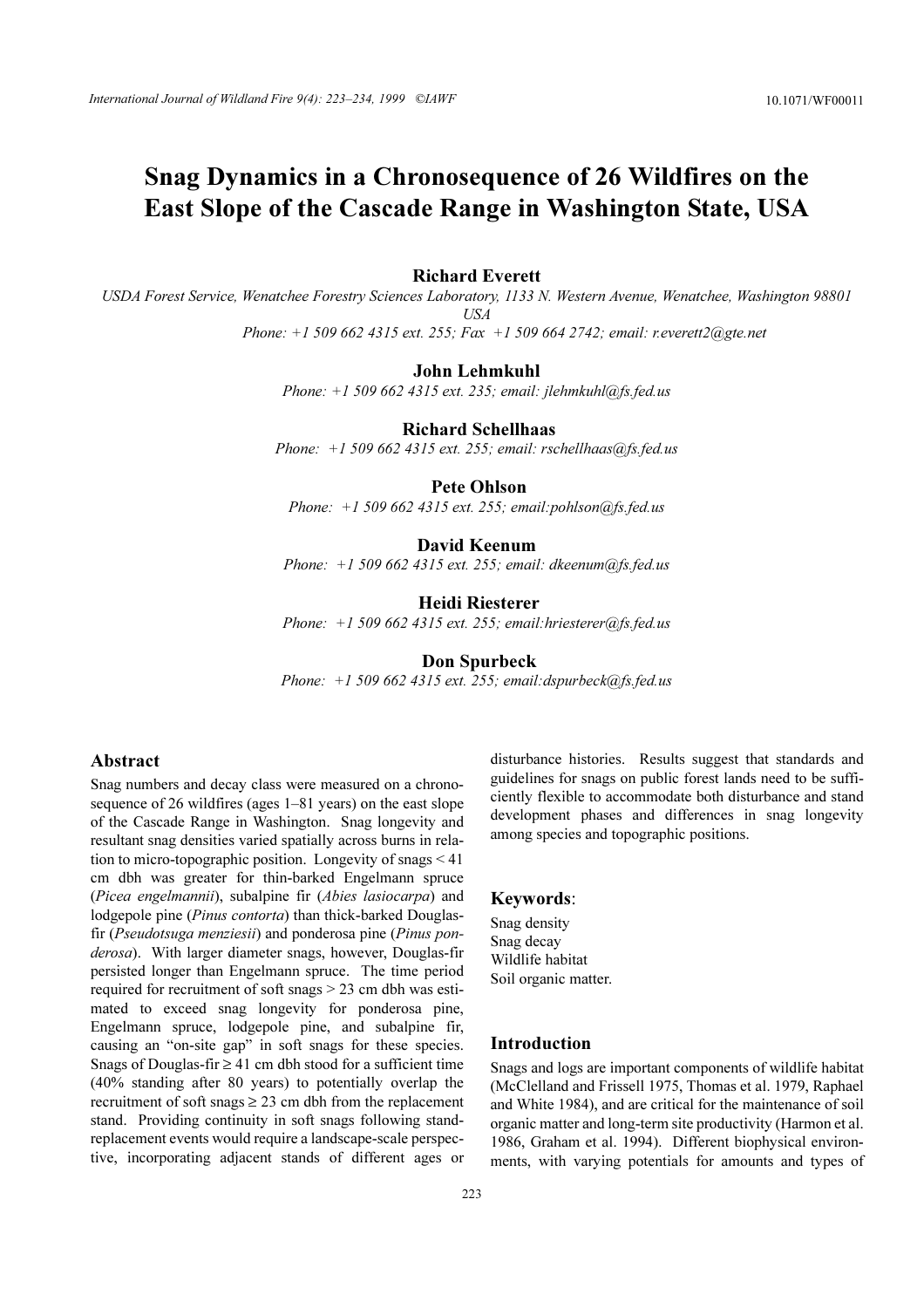snags and disturbance events, provide a mosaic of snag density across the landscape. Snags within developing stands are produced by chronic disturbance (endemic insect and disease) and continuous successional processes (Spies et al. 1988, Oliver et al. 1997). Episodic and severe disturbance events (fire, insect epidemics) create different-aged stands and provide pulses of snags at specific landscape locations.

Snag numbers do not continually increase over time because the process of tree mortality and snag recruitment are balanced by the processes of snag decay and fall. As an example, Dahms (1949) reports 50% of fire-killed ponderosa pine (Pinus ponderosa) was standing after 10 years, but this declined to 22% standing after 22 years. Snag fall rates are a function of snag size, tree species, cause of mortality, season of mortality, and the micro-environment. Smaller snag diameter is associated with more rapid snag fall. Keen (1929) reports that, 7 years following fire, 42% of ponderosa pine 25–46 cm (10–18 in.) diameter at breast height (dbh) were standing compared to 57% for those  $51-71$  cm (20-28) in.) dbh, and 78% for trees larger than 102 cm (40 in.) dbh. Similarly, Dahms (1949) reports that 75% of ponderosa pine snags between 20 and 51cm (8 and 20 in.) dbh fell within a 10 year post-fire period compared to 35% and 15% for 51–76 cm (20–30 in.) and 76–107 cm (30–42 in.) dbh snags, respectively.

Snags of different tree species fall at varying rates and have unique fall characteristics. Average annual fall rate for fire-killed ponderosa pine snags was given at 14–19% among all size classes  $4-38$  cm  $(1.5-15$  in.) dbh (Harrington 1996), 2.5% for Douglas-fir (*Pseudotsuga menziesii*) (Hinds et al. 1965), and 8.4% for  $> 8$  cm (3 in.) dbh lodgepole pine (Pinus contorta) (Lyon 1977). Average fall rates can be misleading as the relationship is curvilinear over time and snags can fall at an increasing rate when critical decay levels are reached. As an example, approximately 85% of fire-killed snags fell in a 5-year period 18-23 years after fire in California (Morrison and Raphael 1993). Raphael and Morrison (1987) report that Jeffrey pine  $(P.$  *jeffreyi*) decay faster than white fir (Abies concolor), with the latter falling entirely from the stump and the former falling as a series of tree topping events. Snag longevity was enhanced by larger bole diameter, shorter height (topping action) and being in the genus Abies. Bull (1983) reports broken tops occur more often  $(70\%)$  for  $> 50$  cm dbh than smaller diameter ponderosa pine snags  $(40\%)$  and only 10% of lodgepole pine were topped 8 years after fire. Snag fall rates have been defined for different tree species and sites, but snag longevity is a site-specific process that needs to be determined for each area of interest (Keen 1929).

Tree densities have increased on the east slope of the Cascades and elsewhere in interior western forests since Eurosettlement (Agee and Edmonds 1992, Covington et al. 1994, Lehmkuhl et al. 1994). Fire suppression activities limited the number and extent of fires over the past century

and the results of altered fire regimes are increased stand density and changed species composition. Starting in the 1970s, several large  $(> 20,000)$  ha) wildfires on the east side of the Cascade Range in Washington have created a pulse of snags in excess of estimated historical conditions (Everett et al. 1996). As the size of stand-replacement fires increase. there is potential for 'boom and bust' cycles of snags and logs and the species that are dependent on them. Should post-fire snag fall exceed snag recruitment, then 'on-site gaps' in snag habitat can occur over time (Bull 1983, Harmon et al. 1986). Gaps in snags of specific sizes or decay class for significant time periods and over extensive areas could have adverse impacts on viability of species dependent on that habitat (Washington Department of Fish and Wildlife 1995). To estimate if gaps in snag availability will occur within these large burns, we need data on snag decay rates, longevity of snags, and the recruitment and growth period for replacement snags. Information on wildlife species dependent on snag habitat also is needed but is not covered in this study. Information on snag distributions and conditions is not currently available for the eastside of the Cascade Range. In this study we tested the null hypotheses:

- (1) That post-fire snag density and fall rates are similar among species, snag diameter classes, and microtopographic positions;
- (2) That snag density is homogeneous within burns (coefficients of variation  $[CV] < 50\%$  among plots); and
- (3) That snag longevity is equal to or exceeds the period required for the occurrence of replacement soft snags (Decay Class 3 or higher, Cline et al. 1980) that are important for cavity-nesting species.

## **Study Area and Methods**

## **Field Sampling**

We sampled snags, logs, and live trees in a chronosequence of 26 stand-replacement burns (without salvage logging or subsequent reburns) 1-81 years after fire occurrence (Figure 1). Burn sites were selected without discernible reburns to reduce confounding effects of episodic reburns on snag longevity. However, the reader is cautioned that the absence of reburns may support snag and log densities different from 'historical' conditions prior to Eurosettlement activities.

The objective of the sampling design was to identify differences in snag densities within burns based on aspect, slope, and micro-topography; the design was not constructed to define mean or total snag amounts for an entire burn area. Each burn was mapped by aspect polygons based on north versus south aspects and sloped versus flat terrain. We used current and historical aerial photos to delineate 'snag stands' that differed in snag density, size, or species (when possible)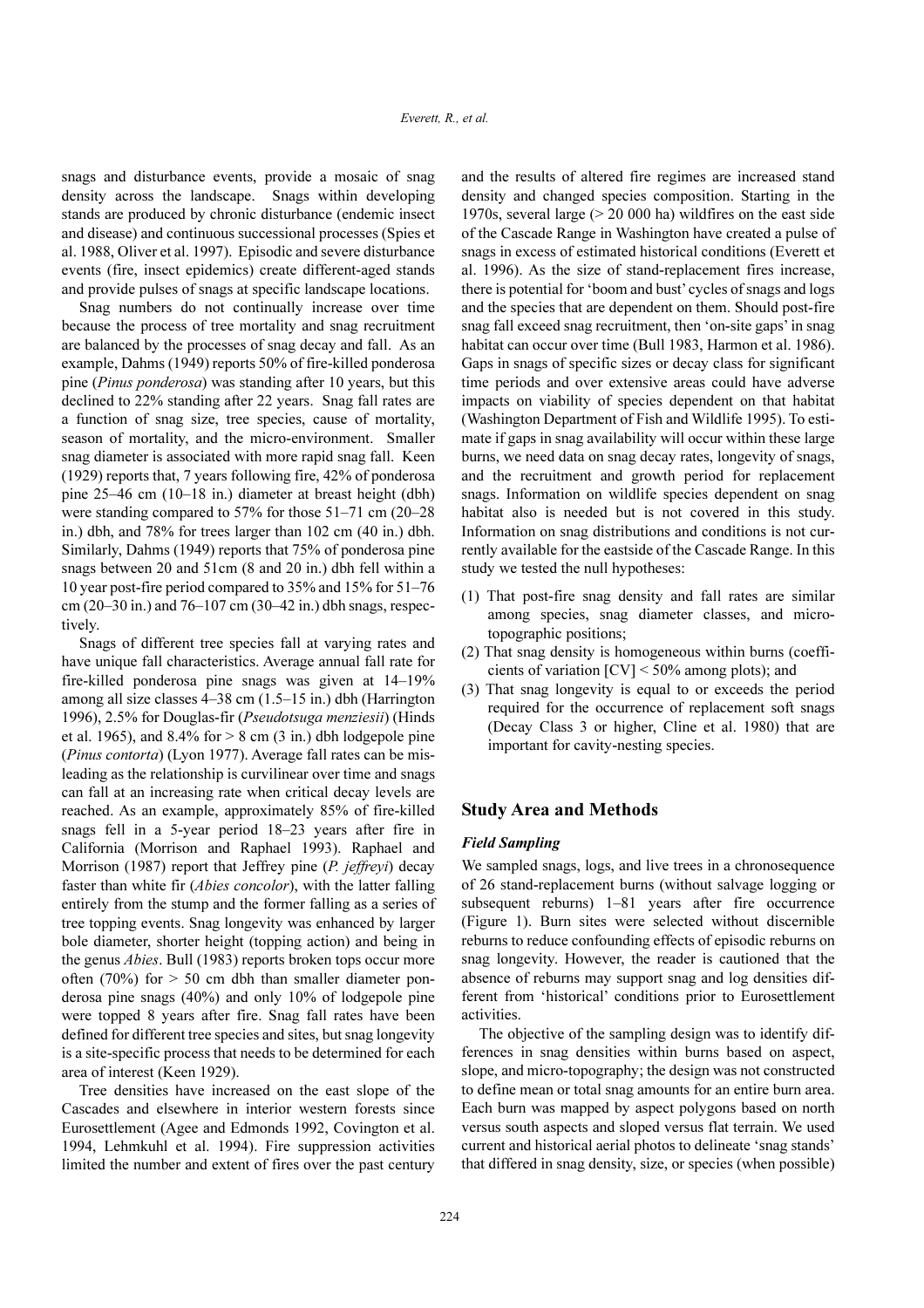

Figure 1. Location of burn sites on the east slope of the Cascade Range in Washington, Wenatchee and Okanogan National Forest sites.

within the aspect polygons. A single stand representative of each 'snag stand type' was randomly selected for sampling from the available array of snag stands within each aspect polygon present on the burn. Also, sample sites were identified by micro-topographic position (convex, concave, straight, and undulating).

We sampled one to four sites within each selected snag stand with two concentric circular plots of 0.02 ha (1/20 acre) and one 0.1 ha (1/4 acre) plot. The 0.02 ha plot size was smaller than some previous snag studies (Raphael and Morrison 1987), but is comparable to the 0.04 ha plots of Cline et al. (1980). Our rationale was to stratify the burn to identify the different snag stand types present and then sample within uniform snag stands rather than capture undefined heterogeneity in snag density within larger sample plots. Sample plots were selected for within-plot homogeneity in burn severity (similar trunk and branch scorch and snag decay conditions) to reduce confounding effects of partial burns and lingering tree mortality. At the center of each 0.02 ha plot, three sampling procedures were completed: (1) vegetation type characterization; (2) forest regeneration; and (3) snag assessment.

The vegetation type in which the sample plot occurred was classified to plant association level (Lillybridge et al. 1995) by using presence of herbaceous and shrubby understory indicator species, the species of snags present, and identification of regeneration species composition. In sampling post-fire regeneration tree species, height and stocking level (tree density/ha) were recorded for each of five diameter classes: 3–13 cm (1–5 in.), 13–23 cm (5–9 in.), 23–41 cm  $(9-16 \text{ in.})$ , 41–64 cm (16–25 in.) and  $\geq 64$  cm ( $\geq 25$  in.) dbh. Trees  $\leq$  3 cm dbh were group tallied by species. Two trees in each size class and species were cored at ground level to determine age distribution. All snags and all remnant live trees were recorded in 0.02 ha plots, and all snags  $\geq$  23 cm ( $\geq$ 9 in.) dbh were recorded in the 0.1 ha plot. Tree species, dbh, height, and the presence of a broken top and cavity-use were recorded for each snag. Decay class of snags was determined by using the drawing and descriptions by Cline et al. (1980) that show increasing loss of bark, stems, and then branches and sections of bole as decay increases over time. As an example, Decay Class 3 is characterized by the absence of bark and branches, but the bole appears intact with a minimum of top breakage. Stumps and logs were identified by species by experienced field crews (more than 25 years experience in the area).

#### **Analysis**

Snag data were grouped into diameter classes for analysis. Data from the 0.02 ha plots were used to estimate initial (postfire) snag densities, percent standing snags over time (by species and size classes), and snag density by micro-topographic position. The 0.1 ha plots contained greater numbers of snags  $\geq$  23 cm dbh than 0.02 ha plots and were sampled to estimate proportion of snags in a specific decay class and change in snag height over time. Because of the potential to underestimate the number of small diameter stems  $(< 23$  cm dbh) initially present on older burns due to decay loss, the data analysis emphasizes snags and logs  $\geq$  23 cm dbh. We used a minimum snag height of  $1.8 \text{ m}$  (6 ft.) to estimate snag density. This minimum value is similar to that used by Raphael and Morrison (1987) and 96% of the wildlife cavities occurred in snags greater than 1.8 m in height in our study. The initial, or immediate post-fire, snag density was estimated by combining the number of all current standing snags and the number of stumps or logs present within the 0.02 ha plot. Percent standing snags was computed ([currently standing/initial<sup>\*</sup>100) for each sample plot.

Tree rings on sampled regeneration cores were analysed to determine the time required for tree re-establishment following the fires and time required to achieve  $\geq 23$  cm dbh class. Tree age information from adjacent research sites (Everett et al. 1997) was used to estimate time required for species to achieve a 41 cm dbh size class because no live regeneration trees of this size class occurred on sampled burns  $( $81$  years old)$ . Data from all plots in a snag stand were averaged to describe stand conditions (i.e. stands were the sample units).

Total numbers of snags and rate of snag fall (snag longevity) were compared among aspects and micro-topographic positions for burns 3-15 years, 15-40 years, and > 40 years old in regression analysis (Neter and Wasserman 1974, Table Curve 1992). Percent standing snags by size class and species was regressed on age of burn  $(x)$  and a curve was fitted (Table Curve 1992) that maximized the coefficient of determination  $(R^2)$  and minimized the standard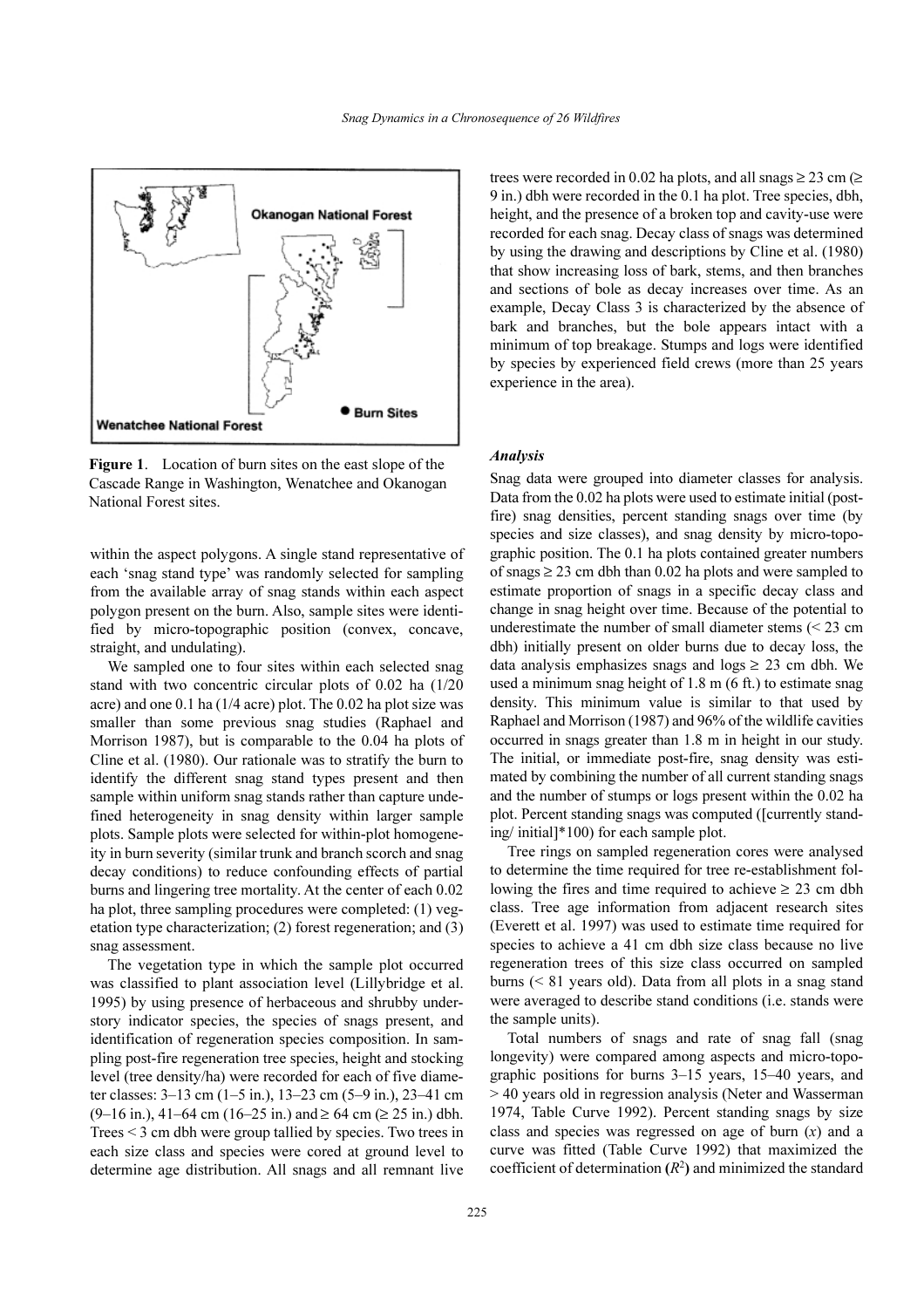error of the estimate (SE). The exponential regression equation,  $Y = a + b \exp(-x/c)$ , yielded the highest  $R^2$  values and SE values were comparable to other regression equations generated from Table Curve. Conservatively adjusted  $R^2$ values (based on number of data points in the regression) are reported. For the statistical comparison of regression lines among species and size classes, snag density data were logtransformed and transformed data were regressed by using the linear regression equation,  $Y = a + bx^c$ . Differences in the slope and intercept of paired linear regression lines were tested by using methods described by Neter and Wasserman (1974, pp. 146–171). Analysis results are reported by species and for two species groups: (1) thick-bark species Douglasfir and ponderosa pine and (2) thin-bark species Engelmann spruce (Picea engelmannii), subalpine fir (Abies lasio*carpa*), and lodgepole pine.

Snag decay class values (a discrete variable) for each sampled snag  $\geq$  23 cm dbh was combined with all other snags of the same species to derive a mean snag decay condition for the species on a given burn (a continuous variable). Species decay condition was analysed separately or in combination with other species within the burn by using the regression analysis described above.

#### **Results and Discussion**

#### **Vegetation Series**

In the chronosequence of the 26 wildfires, sample plots occurred mostly in Douglas-fir (121 plots) and subalpine fir (82 plots) series with fewer plots in subalpine larch (Larix *lyallii*—8), whitebark pine (*Pinus albicaulis*—7), grand fir (Abies grandis-5), ponderosa pine (4), silver fir  $(A.$  amabilis-4), and western hemlock (Tsuga heterophylla-1) series (Table 1). Snags of Douglas-fir, subalpine fir, Engelmann spruce, lodgepole pine, and ponderosa pine predominated and occurred on 25, 16, 13, 12, and 10 of the 26 burn sites, respectively. Snags of other species, such as western larch (Larix occidentalis), whitebark pine, subalpine larch, grand fir, and western red cedar (Thuja plicata) were present but in total represented less than 8% of the snags recorded. Snag density varied greatly among plots of the same tree series occurring on the different burns. Coefficients of variation in snag density  $(> 23$  cm dbh) for the same tree series was greater than 50% in 65% of the comparisons using immediate post-fire snag conditions and in 92% of the comparisons of current snag conditions (Table 1).

#### **Snag Density Over Time and Topography**

We estimate that approximately 3944 snags were present immediately following fires on the burn plots (Table 1). In 1995, the number of snags present on these plots was about 1953. As many as 170 snags  $\geq$  23 cm dbh occurred per ha on burns less than 10 years old, whereas fewer than 50 snags per ha in this size class occurred on burns greater than 60 years old (Figure 2). The percentage of standing snags  $\geq$  23 cm dbh declined to less than 30% on the 81 year-old burn.

We suggest that the greater abundance of snags on recent burns relative to older burns is the combined result of less time for snag fall and greater pre-fire tree densities due to the reduced fire effects over the last century (Covington et al. 1994, Everett et al. 1997). The current snag densities reported here may reflect decades of fire suppression and may not be indicative of these forest types under unaltered fire regimes.

Significant differences in snag densities among burns demonstrate the combined effects of variations in tree densities among sites and differences in time since burn. Reduced breadth in confidence bands for snag densities associated with older burns may indicate that snag densities become more homogeneous across burns over time or reflect inherent differences in immediate post-fire snag densities between younger and older burn sites.

In analysing immediate post-fire snag density, there was a trend toward increased numbers of snags  $> 23$  cm dbh on north (321/ha) than south aspects (259/ha). During the initial 3-15-year period following each burn, snags fell rapidly with smaller snags falling more rapidly than larger snags of the same species in most instances (Figure 3). On burns  $3-15$ -years old, snags  $\geq 23$  cm dbh were again more abundant ( $P = 0.05$ ) on north (338 snags/ha) than south aspects (188 snags/ha). More ( $P = 0.05$ ) post-fire snags occurred on flat (328 snags/ha) and moderate slopes (415 snags/ha) than occurred on steep (> 50%) slopes (143 snags/ha). Snag numbers tended to be greater  $(P = 0.1)$  on concave (343) snags/ha) than straight (240 snags/ha) slopes. In this study, 21 and 79% of sample plots occurred on flat and sloped topography, respectively, with the following percentage in each micro-topographic position: 20% concave, 36% convex, 11% undulating, and 33% straight.

Sufficient information was available on snags of Douglasfir and subalpine fir to predict differences in snag longevity among micro-topographic positions (Figure 4, a and b). Snag longevity was predicted to be reduced on undulating terrain and greater on straight or convex micro-topography for both species. There was a trend for convex slopes to maintain subalpine snags longer than concave slopes.

Our data show that an array of aspects, slopes, and microtopography occurs within large stand-replacement burns and that these sites have different snag densities and snag longevity rates. The large coefficients of variation  $($  > 50%) in snag densities for individual series (Table 1) and broad confidence bands for total snag densities (all species combined) (Figure 2) on any given burn supports the hypothesis of heterogeneous post-fire snag densities across large standreplacement burns.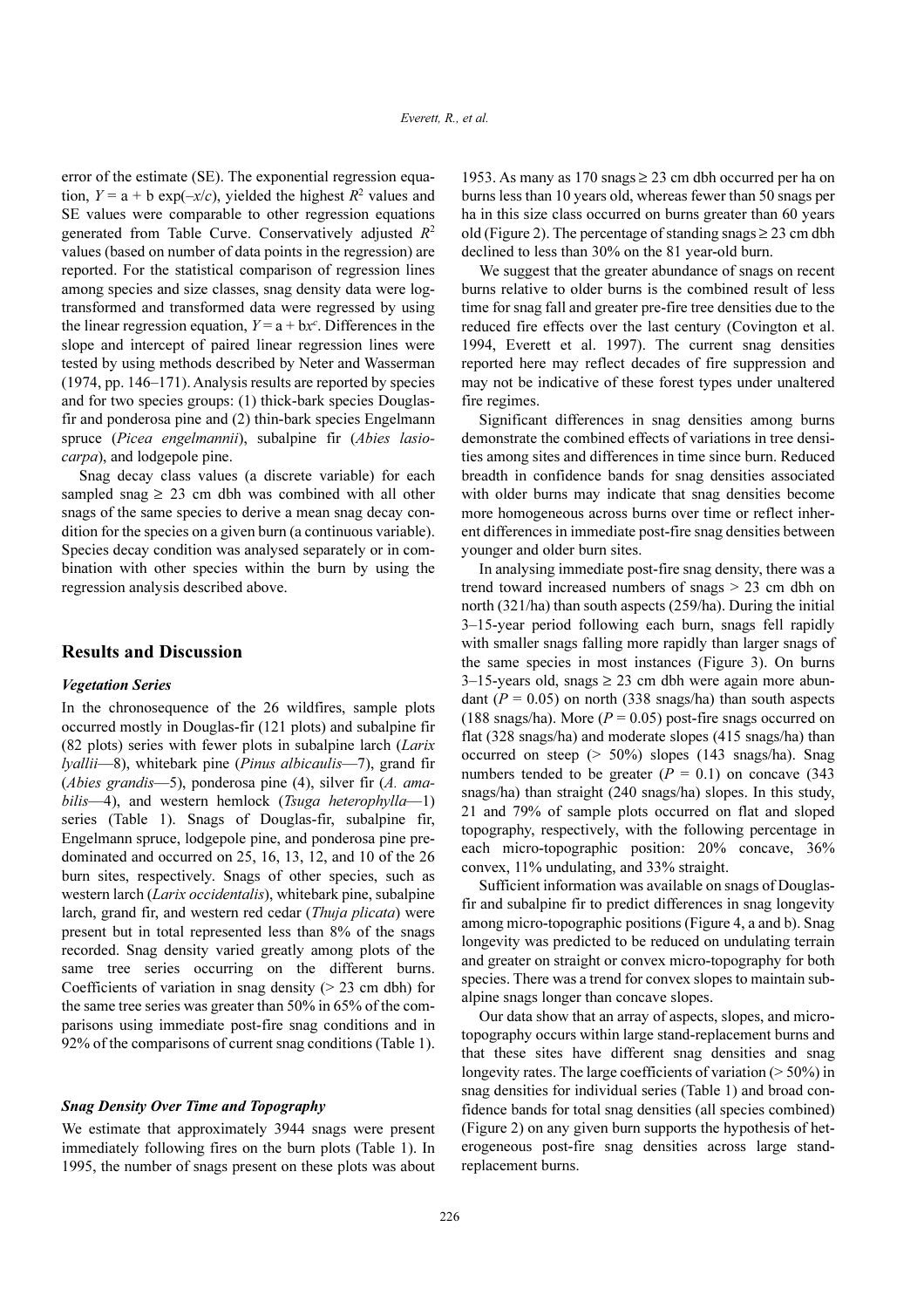| <b>Table 1.</b> Snag density by tree series and fire year for immediate post-fire and current conditions. ABAM, Pacific silver fir: |  |
|-------------------------------------------------------------------------------------------------------------------------------------|--|
| ABGR, grand fir; ABLA2, subalpine fir; LALY, subalpine larch; PIAL, whitebark pine; PIPO, ponderosa pine; PSME,                     |  |
| Douglas-fir: TSHE, western hemlock.                                                                                                 |  |

| Series      | Elevation (m) | Fire year | Immediate post-fire snag numbers |                     |                    |                    |                  | Current snag numbers     |                  |                             |
|-------------|---------------|-----------|----------------------------------|---------------------|--------------------|--------------------|------------------|--------------------------|------------------|-----------------------------|
|             |               |           | $3 - 23$ cm<br>$\#$ / ha         | $3-23$ cm<br>$CV\%$ | $>23$ cm<br># / ha | $>23$ cm<br>$CV\%$ | $3 - 23$<br>#/ha | $3-23$ cm<br>$\rm{CV}\%$ | $\#$ / ha        | $>23$ cm $>23$ cm<br>$CV\%$ |
| <b>ABAM</b> | 1280-1798     | 1920      | 50                               | $\boldsymbol{0}$    | 200                | 35.4               | $\boldsymbol{0}$ |                          | 30               | 141.4                       |
|             |               | 1935      | 230                              | 78.6                | 180                | 60.6               | $\boldsymbol{0}$ |                          | 80               | 47.1                        |
| ABGR        | 1052-1487     | 1988      | 2910                             | 117                 | 250                | 69.3               | 2390             | 113.1                    | 200              | 66.1                        |
| ABLA2       | 1189-2097     | 1919      | 410                              | 72.4                | 370                | 33.6               | 30               | 167.3                    | $70\,$           | 36.9                        |
|             |               | 1929      | 150                              | 60.9                | 130                | 74.8               | 10               | 200                      | 10               | 245                         |
|             |               | 1935      | 200                              | 30.6                | 420                | 33.6               | 40               | 163                      | 110              | 72.8                        |
|             |               | 1949a     | 360                              | 41.2                | 430                | 64.1               | 40               | 127.7                    | 210              | 80.1                        |
|             |               | 1958      | 150                              | 47.1                | 280                | 12.9               | $\boldsymbol{0}$ |                          | 100              | 70.7                        |
|             |               | 1970a     | 1100                             | 104.1               | 220                | 58.1               | 340              | 90.4                     | 140              | 57.3                        |
|             |               | 1970b     | 1540                             | 49.9                | 190                | 83.3               | 420              | 79.9                     | $20\,$           | 173.2                       |
|             |               | 1970c     | 680                              | 79.6                | 440                | 64                 | $80\,$           | 143.9                    | 160              | 71.3                        |
|             |               | 1970d     | 1400                             |                     |                    |                    | 600              |                          |                  |                             |
|             |               | 1973b     | 700                              | 80.8                | 300                | 23.6               | 50               | 141.4                    | 150              | $\boldsymbol{0}$            |
|             |               | 1984      | 720                              | 38.4                | 230                | 15.7               | 120              | 24.7                     | 80               | 47.1                        |
|             |               | 1986      | 780                              | 77.6                | 250                | 28.3               | 300              | 141.4                    | 130              | 28.3                        |
|             |               | 1988      | 2700                             | 69.9                | 390                | 32.8               | 2140             | 76.2                     | 390              | 32.8                        |
|             |               | 1992      | 1690                             | 76.2                | 410                | 56.5               | 1390             | 80.7                     | 360              | 51.4                        |
|             |               | 1993      | 2980                             | 53.5                | 430                | 25                 | 2480             | 55.7                     | 380              | 28.3                        |
|             |               | 1994b     | 1230                             | 37.1                | 400                | 34.5               | 880              | 58.2                     | 390              | 37.4                        |
| <b>LALY</b> | 1783-2066     | 1935      | 220                              | 113.8               | 350                | 28.6               | $\boldsymbol{0}$ |                          | $70\,$           | 173.2                       |
|             |               | 1986      | 930                              | 37.9                | 470                | 34.1               | 360              | 50.5                     | 430              | 26.8                        |
| <b>PIAL</b> | 1826-2103     | 1919      | 450                              |                     | 700                |                    | $\boldsymbol{0}$ |                          | 150              |                             |
|             |               | 1929      | 280                              | 64.3                | 430                | 8.3                | $\boldsymbol{0}$ |                          | $\boldsymbol{0}$ |                             |
|             |               | 1970a     | 500                              | 56.6                | 600                | 47.1               | 250              | 56.6                     | 230              | 15.7                        |
|             |               | 1970b     | 550                              | $\boldsymbol{0}$    | 680                | 15.7               | 100              | 70.7                     | 200              | $\boldsymbol{0}$            |
| <b>PIPO</b> | 786-1103      | 1968      | 230                              | 15.7                | 100                | $\boldsymbol{0}$   | $\boldsymbol{0}$ |                          | $\boldsymbol{0}$ |                             |
|             |               | 1970a     | 1280                             | 69.3                | 300                | 70.7               | $\boldsymbol{0}$ |                          | 30               | 141.4                       |
| <b>PSME</b> | 594-1838      | 1914      |                                  |                     | 330                | 119.7              |                  |                          | 180              | 141.4                       |
|             |               | 1919      | 500                              |                     | 170                | 75.5               | $\boldsymbol{0}$ |                          | 20               | 173.2                       |
|             |               | 1929      | 110                              | 52.4                | 220                | 44.5               | $\boldsymbol{0}$ |                          | 80               | 86.3                        |
|             |               | 1949b     | 50                               |                     | 200                |                    | $\boldsymbol{0}$ |                          | 100              |                             |
|             |               | 1958      | 250                              | 80                  | 330                | 31.4               | $\boldsymbol{0}$ |                          | 190              | 34.3                        |
|             |               | 1968      | 860                              | 108.5               | 200                | 54                 | 10               | 200                      | 10               | 200                         |
|             |               | 1970a     | 520                              | 105.8               | 240                | 43.7               | 10               | 254.3                    | 80               | 79.7                        |
|             |               | 1970b     | 430                              | 63                  | 220                | 62.4               | 80               | 77.1                     | 140              | 83.5                        |
|             |               | 1973a     | 980                              | 39.9                | 180                | 101                | 350              | 121.2                    | 100              | 141.4                       |
|             |               | 1973b     | 300                              | 129.1               | 200                | 31.6               | 20               | 245                      | 50               | 109.5                       |
|             |               | 1976      |                                  |                     | 200                |                    |                  |                          | 100              |                             |
|             |               | 1977      | 470                              | 69.3                | 230                | 56.8               | $80\,$           | 173.6                    | 160              | 48.9                        |
|             |               | 1980      | 350                              |                     | 550                |                    | $\boldsymbol{0}$ |                          | 200              |                             |
|             |               | 1985      | 370                              | 28.4                | 340                | 57.3               | 150              | 88.2                     | 240              | 78.5                        |
|             |               | 1988      | 1020                             | 76.1                | 260                | 77.6               | 73               | 85.5                     | 220              | 87.7                        |
|             |               | 1994a     | 2240                             | 45.9                | 270                | 80.3               | 2100             | 47.8                     | 240              | 72.8                        |
| <b>TSHE</b> | 1341          | 1988      | 550                              |                     | 800                |                    | 500              |                          | 650              |                             |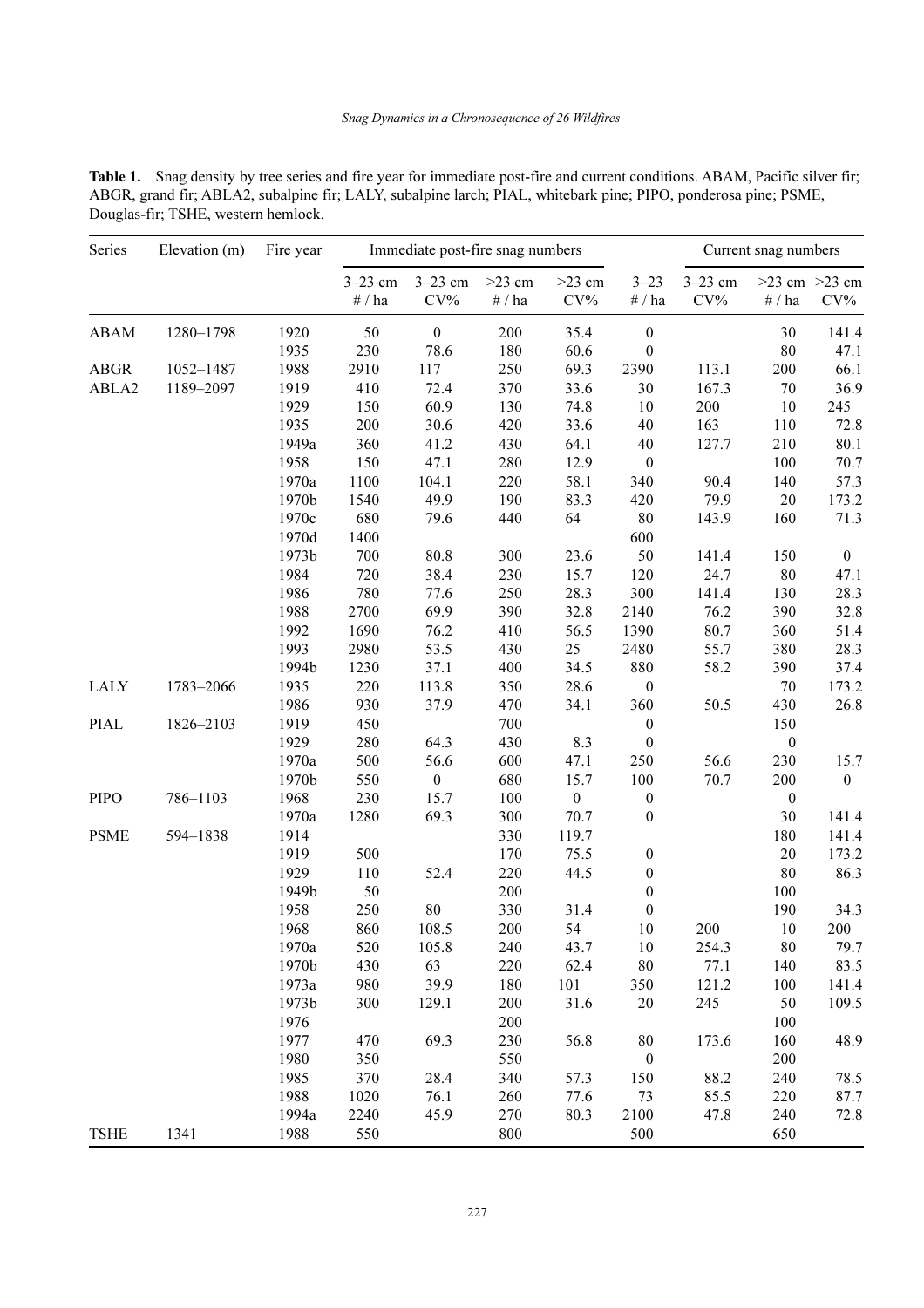

Mean number and 95% CI of snags (all species) Figure 2. per ha and percentage standing on the chronosequence of burn sites.

Standards and guidelines for snags on public forest lands need to be flexible enough to accommodate differences in snag density across landscapes and between periods of disturbance and subsequent stand development. The numbers of snags reported here should be used with caution in developing standards and guidelines as they may reflect forest structure created and supported by altered disturbance regimes. Existing snag densities may be in excess of those sustainable over time under existing fire regimes or if historical fire regimes or fire effects are restored to the landscape. Also, the reader is cautioned that numbers of snags estimated from small homogeneous plots (used here to demonstrate heterogeneity in snag density within burns) may overestimate or underestimate actual snag densities over an entire burn area.

#### **Snag Longevity Among Species**

Small diameter  $(< 23$  cm dbh) snags of thin-barked species (subalpine fir, lodgepole pine) fell less rapidly than those of thick-barked species (Douglas-fir, ponderosa pine) (Figure 3, a). Approximately 50% of the ponderosa pine, Douglas-fir, lodgepole pine, and subalpine fir snags  $\leq$  23 cm dbh fell or broke to the minimum (1.8 m) snag height during the first  $7-12$  years after fire. While the observed snag fall seems rapid, the fall rates reported may actually be less than what would occur if historical fire-return intervals were present.

Larger snags (23–41 cm dbh) of some thin-barked species continue to stand longer than thick-barked species, but other thin-barked species fell at the same rate (Figure 3, b). Regression predicted that approximately 50% of snags of thin-barked Engelmann spruce and subalpine fir fell within 25 years after fire, but 50% of similar size snags of Douglasfir and lodgepole pine fell within 15 years.

In contrast to smaller snag size classes, a greater proportion (40%) of thick-barked Douglas-fir snags  $\geq$  41 cm dbh



**Figure 3.** Snag longevity of thick (Douglas-fir) and thin (Engelmann spruce, lodgepole pine and subalpine fir) barked species of (a)  $3-23$  cm dbh, (b)  $23-41$  cm dbh and  $(c)$  > 41 cm dbh size classes. There was insufficient data for regression of ponderosa pine > 23 cm dbh, but observed values are provided for reader information.

remained standing on the oldest burns than thin-barked Engelmann spruce (Figure 3, c). Large diameter ponderosa pine snags occurred too infrequently on sampled burns (10) out of 26 burns) and in too few numbers for statistical comparison with other species, but 79% (37.7% CV) of the initial snags were present on the two burns greater than 60 years of age. Although similar size snags of Engelmann spruce initially fell rapidly (50% in 20 years), the species is predicted to maintain 30% of its initial snag density up to 80 years following fire. Subalpine fir and lodgepole pine snags  $\geq 41$  cm dbh were rarely found. If snag populations are to be maintained over long periods of time following stand-replacement fires on similar sites, it will be necessary to retain snags  $\geq$  41 cm dbh of Douglas-fir and Engelmann spruce when possible.

We compared snag longevity of similar species, snag size, and sampling periods between our results and others in the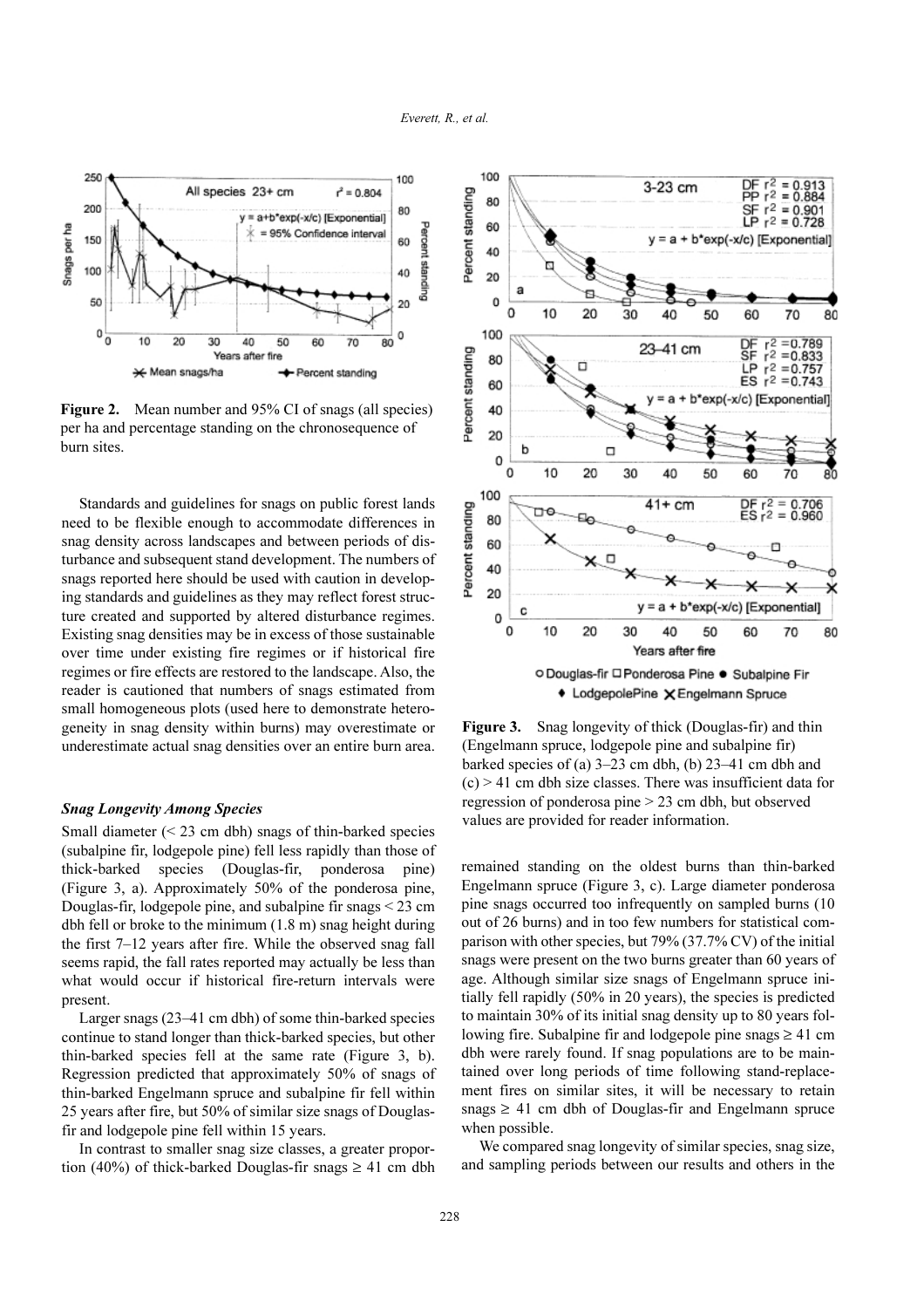



Figure 4. Predicted snag longevity for Douglas-fir and subalpine fir by micro-topographic position (convex, concave, straight, or undulating).

literature. The mean number of lodgepole pine snags  $\geq$  23 cm dbh standing 8 years after fire was estimated at 70% (range 45–100) compared to 55% reported by Bull (1983). We estimate the mean number of Douglas-fir snags  $\geq 41$  cm dbh standing at 60 years to be  $50\%$  (range 40–60), compared to 50% standing at 40 years in western Oregon (Cline et al. 1980). Differences in mean snag longevity rates among sites may be the result of different snag height criteria. However, we used similar snag height criteria to those of Raphael and Morrison (1987) and did not see the decline in snag densities 18-23 years after burn they report for lodgepole pine (62%, 15–23 cm dbh) nor did our ponderosa pine snag densities decline by  $65\%$  (23–38 cm dbh) as they report for Jeffrey pine. These differences in snag longevity between studies support the claim by Keen (1929) that snag longevity is areaspecific.

#### **Snag Longevity Among Size Classes**

In a linear regression comparison of snag longevity among size classes within a species, we found the slope of the regression line to significantly decrease ( $P = 0.05$ ) and snag longevity to increase from  $\leq$  23, 23–41 and  $\geq$  41 cm dbh size classes in Douglas-fir (Figure 3). Snag longevity for subalpine fir < 23 cm dbh was significantly ( $P = 0.05$ ) less than



Figure 5. Snag height of thick-barked (Douglas-fir) and thin-barked (subalpine fir) tree species over time.

for the 23–41 cm dbh size class of this species (Figure 3). However, we could not determine any significant differences in snag longevity among size classes for lodgepole pine or Engelmann spruce. There were too few large diameter snags of ponderosa pine for statistical comparisons among size classes

## **Snag Height**

Height of thick-barked Douglas-fir (shown in Figure 5) and ponderosa pine snags declined incrementally with top breakage, whereas thin-barked Engelmann spruce, lodgepole pine, and subalpine fir (shown in Figure 5) snags fell entirely. Snag height of Douglas-fir (23–41 cm dbh) on the 15-yearold burn was approximately 50% of that on the most recent burns and mean height continued to decline to approximately 2 m on the oldest burns. Snag height of subalpine fir was approximately 70% of that on the most recent burns after 60 years. Over 95% of all Douglas-fir snags had broken tops on burns greater than 35 years old. Bull (1983) reports that top breakage of ponderosa pine snags occurs rapidly, within 4 years, and a significant portion of the snags (11%) convert into down logs by that time. Bull suggests that snags of thinbarked species, such as lodgepole pine, dry rapidly because thin or scaled bark allows rapid moisture loss, and the low moisture content retards decay except at ground level. The decay class assigned to the bole of the thin barked species does not reflect the decay class of the roots or the snag base, hence solid, thin-barked snags can fall entire. Further, Bull states that the thicker bark of ponderosa pine allows moisture to be retained which promotes decay and results in breakage along the bole. More rapid decay rates for Douglas-fir and ponderosa pine snags relative to the other species may in part explain the predominance of top breakage rather than falling entire. A softening of wood at Decay Class 3 was apparent by an increase in wildlife cavities (Lehmkuhl et al., in prep). Bull (1983) previously reported that woodpeckers excavated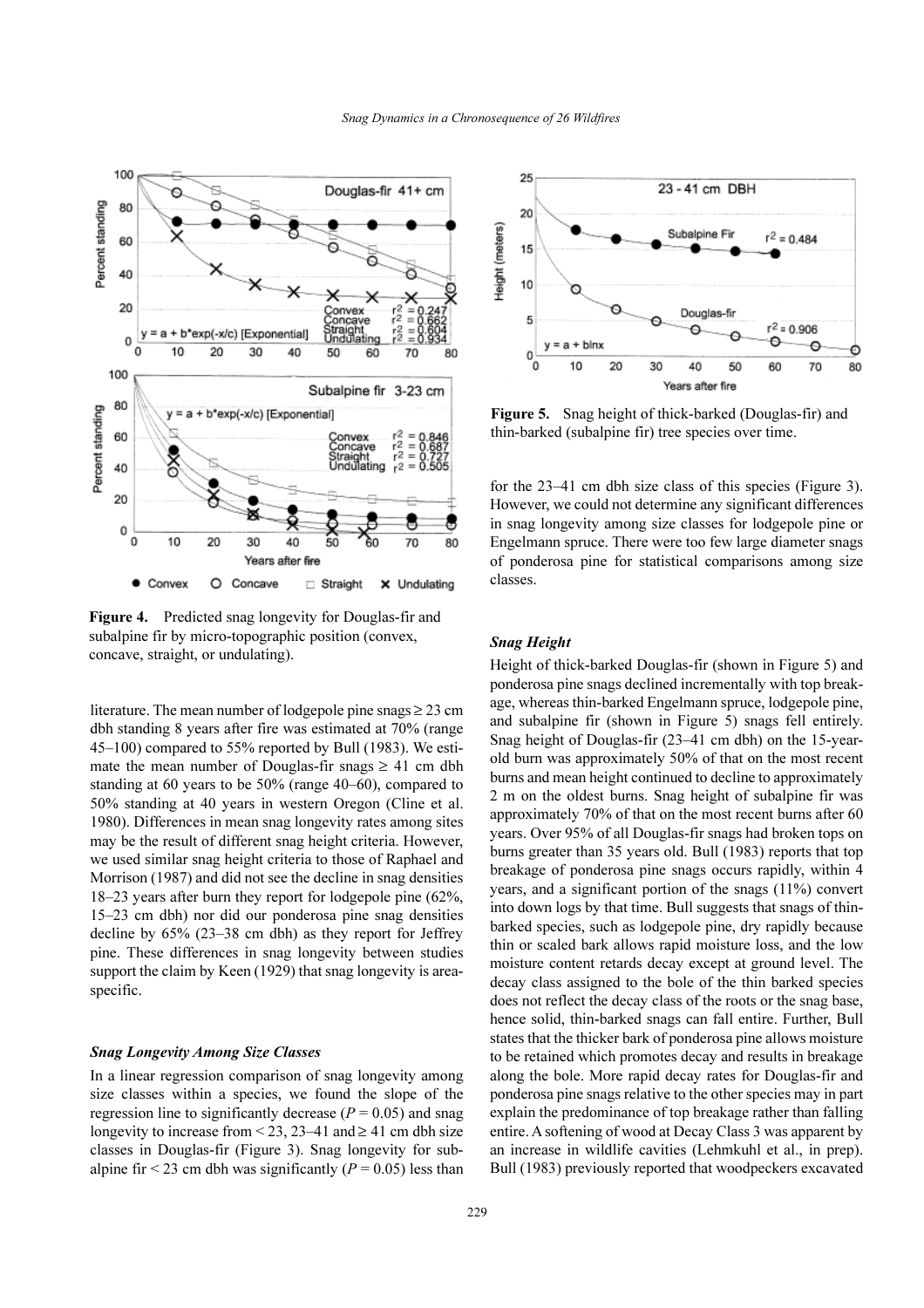

o Douglas-fir □ Ponderosa pine · Subalpine fir x Engelmann spruce

Figure 6. Predicted snag decay class with time since burn for thick-barked species Douglas-fir and ponderosa pine, and thin-barked species subalpine fir and Engelmann spruce.

cavities within 2 m of the broken top because of increased wood decay. Apparently, decay creates conditions conducive to top breakage, and broken tops increase decay rates for the remaining bole that, in turn, hasten top breakage.

#### **Snag Decay**

Sufficient numbers of Douglas-fir, ponderosa pine, subalpine fir, and Engelmann spruce snags were found on the chronosequence of burns to estimate the time required for snags to reach a mean decay class. Thick-barked species ponderosa pine and Douglas-fir snags  $\geq$  23 cm dbh reached Decay Class 3 (soft snags) 15–25 years after fire mortality, significantly shorter than thin-barked species, which attained Decay Class 3 approximately 65 years after fire mortality (Figure 6). Slopes of regression lines for decay of thickbarked species were significantly ( $P = 0.05$ ) greater than for thin-barked species, but there were no significant differences within thick-barked or thin-barked groups. Regression equations predicted ponderosa pine snags decayed slightly faster than those of Douglas-fir and snags of Engelmann spruce were predicted to decayed slightly faster than subalpine fir. Determining the causal factors for differences in decay rates among species exceeds the scope of this study.

Regression lines in Figure 6 reflect mean decay class  $(s \nvert s \geq 23$  cm dbh), but both lesser and greater decay class snags were present at any one point in time (Figure 7, a, b, and c). In thick-barked (ponderosa pine and Douglas-fir) species, hard snags (Decay Classes 1 and 2) predominate immediately following fire, but soft snags (greater than Decay Class 3) were also present. Soft snags had increased representation on the 11-year-old burn and predominated on burns greater than 18 years old (Figure 7, a). Decay Class 5 snags were well represented on burns 60 years or older. Snags ( $\geq$  23 cm dbh) of thin-barked species subalpine fir, lodgepole pine, and Engelmann spruce had not reached



■Class 1 ElClass 2 ElClass 3 **ElClass 4 ElClass 5 ♦ Mean decay class** 

Figure 7. Percentage of snags in each decay class for (a) thick-barked (Douglas-fir, ponderosa pine), (b) thin-barked (Engelmann spruce, subalpine fir and lodgepole pine), and (c) all species combined in the chronosequence of burn sites. The regression of mean decay class over time is shown.

Decay Class 3 on burns less than 46 years old. On any of the sampled burns, only a minor proportion of thin-barked snags were in Decay Classes 4 or 5 (Figure 7, b), suggesting that a majority of snags fall entire prior to reaching this decay state.

The mix of thin- and thick-barked species on these burns provided greater diversity in snag decay classes over time than if only thick or thin-barked species were present (Figure 7, c). In mixed species post-fire snag stands, Decay Class 1 snags predominated on burns 1 and 2 years of age, but on the 3- to 15-year-old burns, Decay Class 2 made up greater than 50% of the snags and Decay Class 3 snags were present in small amounts. By the 18-year-old burn, the majority of snags were Decay Class 3, but Decay Class 4 was also present. Class 5 snags occurred as small components on burns as early as 18 years old, rapidly increased on the 37year-old burn, and predominated on the greater than 75-yearold burns. In the absence of fire, the proportion of severely decayed snags would increase over time if not for the recruitment of new snags derived from post-fire regeneration.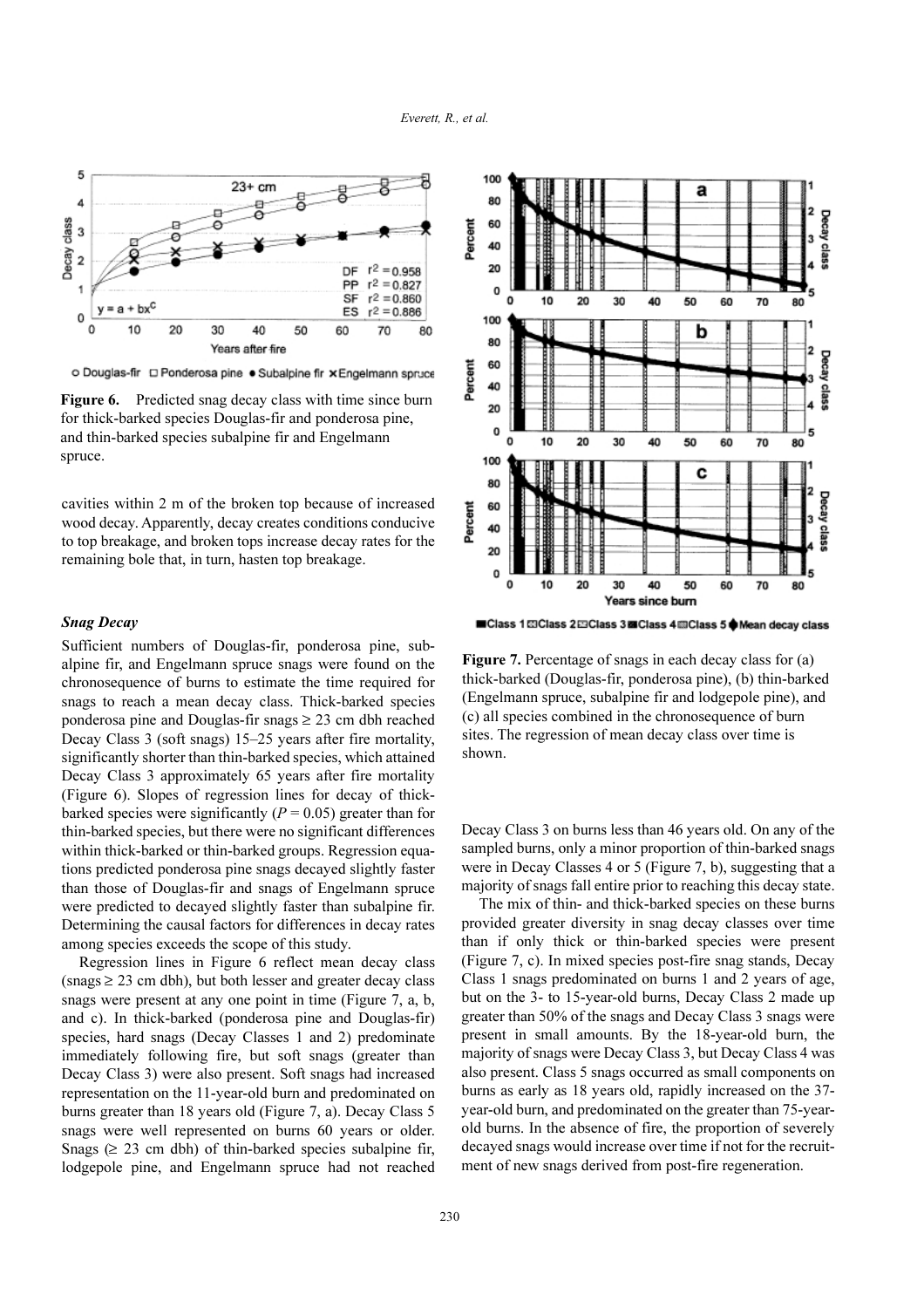

Figure 8. Percentage of (a) tree regeneration and (b) regeneration snags by size classes on the chronosequence of burns.

## **Regeneration Trees and Snags**

Mortality of trees that regenerated following stand replacement fires, 'regeneration snags', provides new snags to replace the initial snags that have fallen over time. Regeneration trees 0–3 cm dbh pre-dominated on burns less than 15 years old, and remained a significant portion of regeneration for all but the oldest burn (Figure 8, a). Live trees 3–13 cm dbh occurred on burns greater than 18 years old. Live trees 13-23 cm dbh occurred on the 22-year-old burn, but remained a small component (5-20%) of regeneration until the 81-year-old burn. Live trees 23–41 cm dbh were found on the 46-year-old burn, but made up less than 10% of the regeneration except on the oldest burn  $(25\%)$ . Regeneration trees 41–64 cm dbh were present on the oldest burns, but regeneration remained dominated by stems  $\leq 13$ cm dbh.

There were differences among species, with subalpine fir having regeneration  $> 3$  cm dbh within 11 years compared to 18–25 years for other species. Regeneration trees  $> 13$  cm dbh of lodgepole pine first occurred on a 22-year-old burn while the same size class of Engelmann spruce occurred first on a 60-year-old burn. Douglas-fir regeneration trees  $\geq 23$ 

cm dbh occurred on a 46-year-old burn, but this size class was not present for other species until the 60- to 75-year-old burns.

Regeneration trees 13–23 cm dbh numbered approximately 230 per ha on the 35-year-old burn and the numbers increased to 800 trees per ha on the 81-year-old burn. Regeneration trees 23–41 cm dbh numbered 49 per ha on the 46-year-old burn and 680 per ha on the 81-year-old burn. Regeneration tree densities reported here reflect the absence of reburn within sampled plots and may not be similar to sites where reburns have occurred. These regeneration tree densities may not be sustainable if fire effects are restored to these sites.

Tree establishment and growth was sufficiently rapid to result in regeneration trees  $\geq$  23 cm dbh that could become replacement snags (Figure 8, a). However, tree mortality had not yet occurred and regeneration snags in the  $\geq 23$  cm dbh size class were not found on the burn sites (Figure 8, b). Regeneration snags of  $0-3$ ,  $3-13$ , and  $13-23$  cm dbh first occurred on burns of 7, 25, and 66 years of age, respectively, but on numerous burns there were no regeneration snags. Where the 13–23 cm dbh size class occurred on older burns, an average of 35 snags per ha were present. Regeneration snags  $<$  23 cm dbh were already in Decay Class 2 on the 81year-old burn.

#### **Soft Snag Recruitment and Gaps in Snag Availability**

The sum of the establishment time, tree age at 23 and 41 cm dbh, and decay period to reach Decay Class 3 gave a coarse estimate of the time required to produce a soft snag for each species (Table 2). Gaps in the presence of soft snags in the 23-41 and 41-64 cm dbh size classes were estimated to occur for all species, with the exception of Douglas-fir, if larger diameter trees of the species were well represented prior to the burn (Table 2). Regressions predicted that 18, 10, and 3% of Engelmann spruce, Douglas-fir, and subalpine fir snags 23–41 cm dbh, respectively, would be present 80 years after a burn occurred. Similar diameter lodgepole pine snags would have completely fallen by 78 years after fire. No ponderosa pine snags of this diameter were found on burns older than 25 years. The recruitment period required to provide a 23–41 cm dbh soft (Decay Class 3) snag of subalpine fir (124 years), lodgepole pine (109 years), and ponderosa pine (81) years) exceeds the predicted or actual snag longevity period for each species (80, 80, and 25 years) by an estimated 44  $(124-80)$ , 29  $(109-80)$ , and 56  $(81-25)$  years, respectively.

The lengthy recruitment period for soft  $\geq 23$  cm dbh Engelmann spruce snags (141 years) suggests that a gap in snag availability would occur for this species if the snags remaining on the oldest burn fell within the next 61 years. A gap in availability of soft 23-41 cm dbh Douglas-fir snags is less likely with its 89 year snag recruitment period and 10% of the snags still standing on the 81-year-old burn. Caution is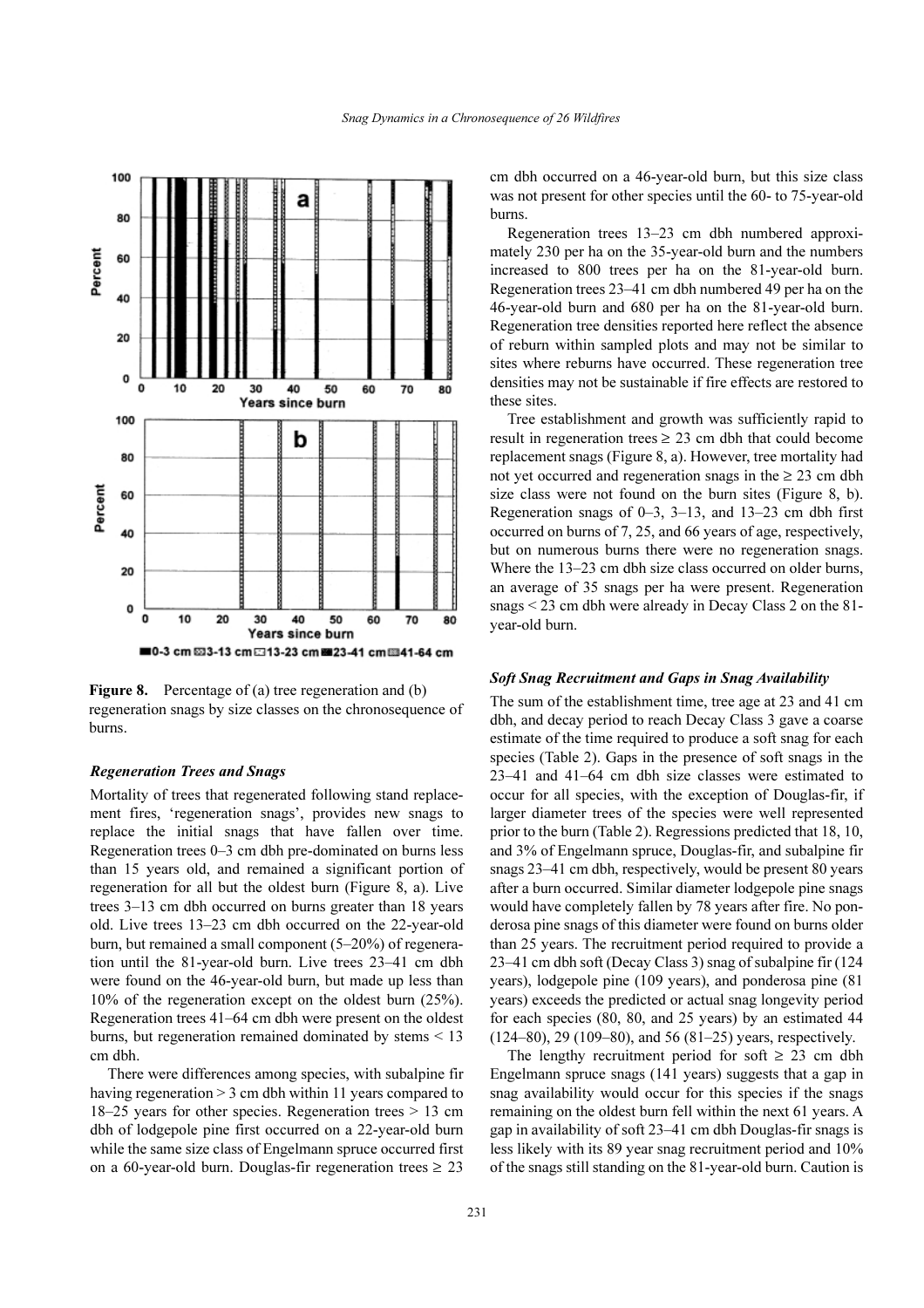Table 2. Estimated years required to produce soft snags > 23 or > 41 cm in dbh. SF, subalpine fir; DF, Douglas-fir; LP, lodgepole pine; PP, ponderosa pine; ES, Engelmann spruce. — indicates that snags 41–64 cm dbh were not present for SF or LP.

|           | A                                         | B                                               |                                 | $\mathcal{C}$       |                     | Recruitment period<br>$(A+B+C)$ | Snags remaining<br>at 80 years |                     |  |
|-----------|-------------------------------------------|-------------------------------------------------|---------------------------------|---------------------|---------------------|---------------------------------|--------------------------------|---------------------|--|
|           | Establish-<br>ment <sup>B</sup><br>period | Tree<br>age <sup>A</sup><br>$23 - 41$ cm<br>dbh | Tree age<br>$41 - 64$<br>cm dbh | $Decay^C$<br>period | $23 - 41$<br>cm dbh | > 41<br>cm dbh                  | $23 - 41$<br>cm dbh            | $41 - 64$<br>cm dbh |  |
| Species   | Years                                     |                                                 |                                 |                     |                     |                                 | Percentage                     |                     |  |
| <b>SF</b> | 12                                        | 48                                              |                                 | 64                  | 124                 |                                 | 3                              | $\theta$            |  |
| DF        | 20                                        | 46                                              | 109                             | 23                  | 89                  | 152                             | 10                             | 40                  |  |
| LP        | 10                                        | 54                                              |                                 | 45                  | 109                 |                                 | $\theta$                       | $\Omega$            |  |
| PP        | 15                                        | 51                                              | 150                             | 15                  | 81                  | 180                             | $\theta$                       | 49                  |  |
| ES        | 20                                        | 56                                              | 119                             | 65                  | 141                 | 204                             | 18                             | 25                  |  |

<sup>A</sup>Mean tree age for size class. <sup>B</sup> Time period for establishment. <sup>C</sup> Time period to reach Decay Class 3.

needed in application of these results as regression predictions are only estimations. Snag gaps for species and size class may occur contrary to the average condition when only a few large snags of a species are initially present. Data showed gaps in soft snag  $>$  23 cm dbh availability for both Engelmann spruce (3 of 13 sites) and Douglas-fir (3 of 25 sites) when only 1 or 2 snags of this size class were present immediately after the fire.

Larger diameter (41–64 cm dbh) snags were present only for Engelmann spruce, Douglas-fir, and ponderosa pine. Regression equations estimated 25 and 40% of the original number Engelmann spruce and Douglas-fir snags would be standing after 80 years. Given that 58% of large diameter ponderosa pine snags remained standing on a 66-year-old burn, and assuming a similar fall rate, we estimated 49% would remain standing 80 years following a burn. The recruitment period for Douglas-fir, ponderosa pine, and Engelmann spruce snags 41-64 cm dbh was estimated at 152, 180, and 204 years, respectively (Table 2). Snags of these species would need to persist for an additional 72, 100, and 124 years from the present for no gaps in snag availability to occur for this size and to achieve Decay Class 3 or greater. There were no observed gaps in snag availability for this size class of Douglas-fir at sample sites, but there were gaps for ponderosa pine (1 of 10 sites) and Engelmann spruce  $(1 \text{ of } 13 \text{ sites})$  where only  $1-3$  snags were initially present on the sample plots.

Gaps in snag availability following stand-replacement disturbance are occurring for Douglas-fir, Engelmann spruce, and ponderosa pine in undisturbed post-fire stand conditions. 'The rapid loss without replacement of snags on a severely burned site is to be expected because there are few remaining trees to recruit into the snag populations' (Lambert et al. 1980). Attempts to maintain a constant onsite availability of 23–41 and 41–64 cm dbh snags through natural processes may not be possible given observed snag longevity, decay rates, and natural regeneration time frames for most species. For Douglas-fir, the ability to continually maintain snags  $\geq$  23 cm dbh on a site may require 'structure' relay' where large snags (41-64 cm dbh) remain a sufficient time for the development of the smaller snags (23–41 cm) dbh) from regeneration. Overlap is more tenuous between the recruitment period for 23–41 cm dbh snags and the longevity of  $\geq$  41 cm dbh snags for Engelmann spruce (requires maintenance of 41-64 cm dbh snags for 141 years), and may not be feasible for ponderosa pine, subalpine fir, and lodgepole pine on burn sites. Following stand-replacement events, continuous snag availability for the latter species may need to be derived from adjacent stands on a landscape basis rather than on a continual on-site basis. Also, the potential for within-stand 'soft snag gaps' may be ameliorated by continuous snag recruitment from individual trees that escaped remnant the fire. Implementation of silvicultural practices that reduce time frames for species establishment (reforestation) and diameter growth (thinning and fertilization) following fire may reduce or eliminate 'on-site' snag gaps for other conifer species if selective mortality is used to produce snags. Wildlife cavity habitat can also be created in living trees (Baker et al. 1996, Parks et al. 1996) to reduce wildlife dependency upon snag occurrence.

Although we have focused on large, soft snags as potential opportunities for wildlife cavities, it is important to emphasize that small and hard snags have significant value for wildlife or other ecological benefits such as nutrient cycling. However, the description of the many roles snags play in forest ecosystems is complex and beyond the scope of this paper.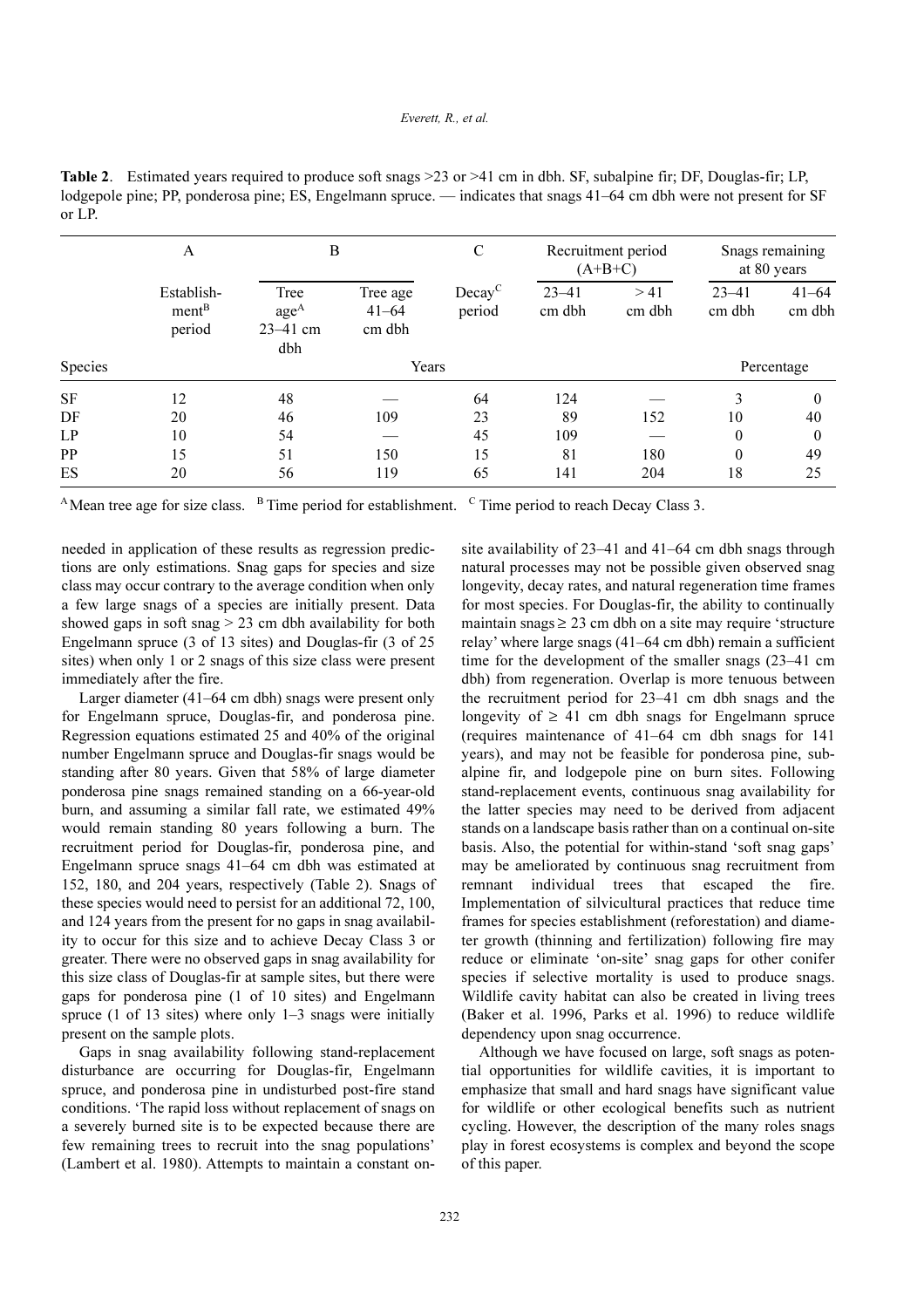## **Conclusions**

We rejected our null hypothesis that snag density was uniform across burns. Burns were comprised of an array of aspects, slopes, micro-topographic configurations, and tree series. The number of snags and snag longevity varied among sample plots within the same burn in response to aspect, slope, micro-topography, and species composition. Topographic differences in snag density and snag fall were most apparent on burns 1–15 years of age when snag fall was most rapid. Snag dispersion was more homogeneous among micro-topographic sites on older burns.

We suggest that snag management standards and guidelines should be flexible to accommodate differences in snag densities associated with diverse landscape heterogeneity and species composition. Also, standards and guidelines for snags should accommodate both periods of disturbance and periods of stand recovery as defined by the disturbance regimes of the area (Everett and Lehmkuhl 1996). 'Forest managers must consider this episodic creation of snags when developing snag management guidelines' (Morrison and Raphael 1993). Land managers are cautioned that current snag density in stand-replacement burns in the inland west (USA) may reflect inflated pre-fire tree densities resulting from altered fire regimes (Everett et al. 1996) and would be of limited value in establishing standards and guidelines for future snag management. The standard(s) for snag amounts, dispersion, and conditions should be supportable under the disturbance regimes of the area, otherwise management is working against disturbance processes on site and this may require additional management inputs to maintain elevated snag levels.

We rejected our null hypotheses that snag longevity is equal to or exceeds the period required for the occurrence of replacement soft snags (Decay Class 3 or greater) for all tree species evaluated. Although stand-replacement fire provides a pulse of hard snags to forest environments, it disrupts the continuous process of snag production and decay that occurs during development of unburned stands. Fire interruption of continuous snag production has been the normal process in higher elevation lodgepole pine and subalpine fir forests, but we are starting to see this phenomenon become the norm in lower elevation Douglas-fir and ponderosa pine forests as well.

Continuous on-site snag availability appears possible for some species, but not others, following stand replacement fires. In the absence of reburns, large  $(>41 \text{ cm dbh})$  snags of thick-barked Douglas-fir are estimated to have sufficient longevity (40% standing after 80 years) to overlap the recruitment of regeneration snags  $\geq$  23 cm dbh (89 years). Large diameter snags of thin-barked Engelmann spruce have similar longevity, but longer growth and decay periods delay recruitment of soft snags  $\geq$  23 cm dbh until 141 vears following fire. The recruitment period for ponderosa pine. lodgepole pine, and subalpine fir snags  $\geq$  23 cm dbh exceeds snag longevity for these species and an on-site gap in soft snag availability could occur within portions of standreplacement burns. Continuous availability of soft snags  $\geq$ 23 cm dbh in complete stand-replacement burns would have to be met from adiacent unburned stands of different ages and disturbance histories rather than on site.

Snag gaps across large, discontinuous burns are unlikely if well dispersed remnant (unburned) trees remain and the period of tree mortality is prolonged. Conservation of green trees in partial or unburned sites within large burns may increase continuity in snag availability for conifer species that do not overlap regeneration snag recruitment. However, the increased size and severity of fire events in the inland western United States (Agee 1994, Covington et al. 1994) suggests there is the realistic potential for soft snag deficits across extensive portions of wildfire burns for extended periods. Conservation of large ( $\geq 41$  cm dbh) Douglas-fir snags following stand-replacement fires is of particular importance as these snags had the maximum longevity of the species studied and have the potential to provide on-site continuity in snags over time. Established management practices are available to reduce the potential of on-site snag gaps following continuous stand-replacement fires. Artificial regeneration to accelerate establishment, silviculture procedures to enhance growth rates, and induced regeneration tree mortality may reduce or eliminate gaps in snag availability.

# **Acknowledgments**

The authors thank Martin Raphael, PNW Research Station; Jim Furlong, Wenatchee National Forest; John Townsley, Okanogan National Forest; and two anonymous journal reviewers for their helpful critiques and comments on the manuscript.

## **References**

- Agee J (1994) 'Fire and weather disturbances in terrestrial ecosystems of the eastern Cascades.' United States Department of Agriculture, Forest Service, General Technical Report PNW-GTR-320, Portland, Oregon.
- Agee J. Edmonds RL (1992) Forest protection guidelines for the northern spotted owl, Appendix F. In 'Recovery plan for the northern spotted owl—draft'. pp. 419–480. (United States Department of the Interior, Fish and Wildlife Service, Washington, D.C.)
- Baker FA, Daniels SE, Parks CA (1996) Inoculating trees with wood decay fungi with rifle and shotgun. Western Journal of Applied Forestry 11, 13-15.
- Bull E (1983) 'Snag habitat management.' United States Department of Agriculture, Forest Service, General Technical Report RM-99, Fort Collins, Colorado.
- Cline S. Berg A. Wight H (1980) Snag characteristics and dynamics in Douglas-fir forests, Western Oregon. Journal of Wildlife Management 44, 773-787.